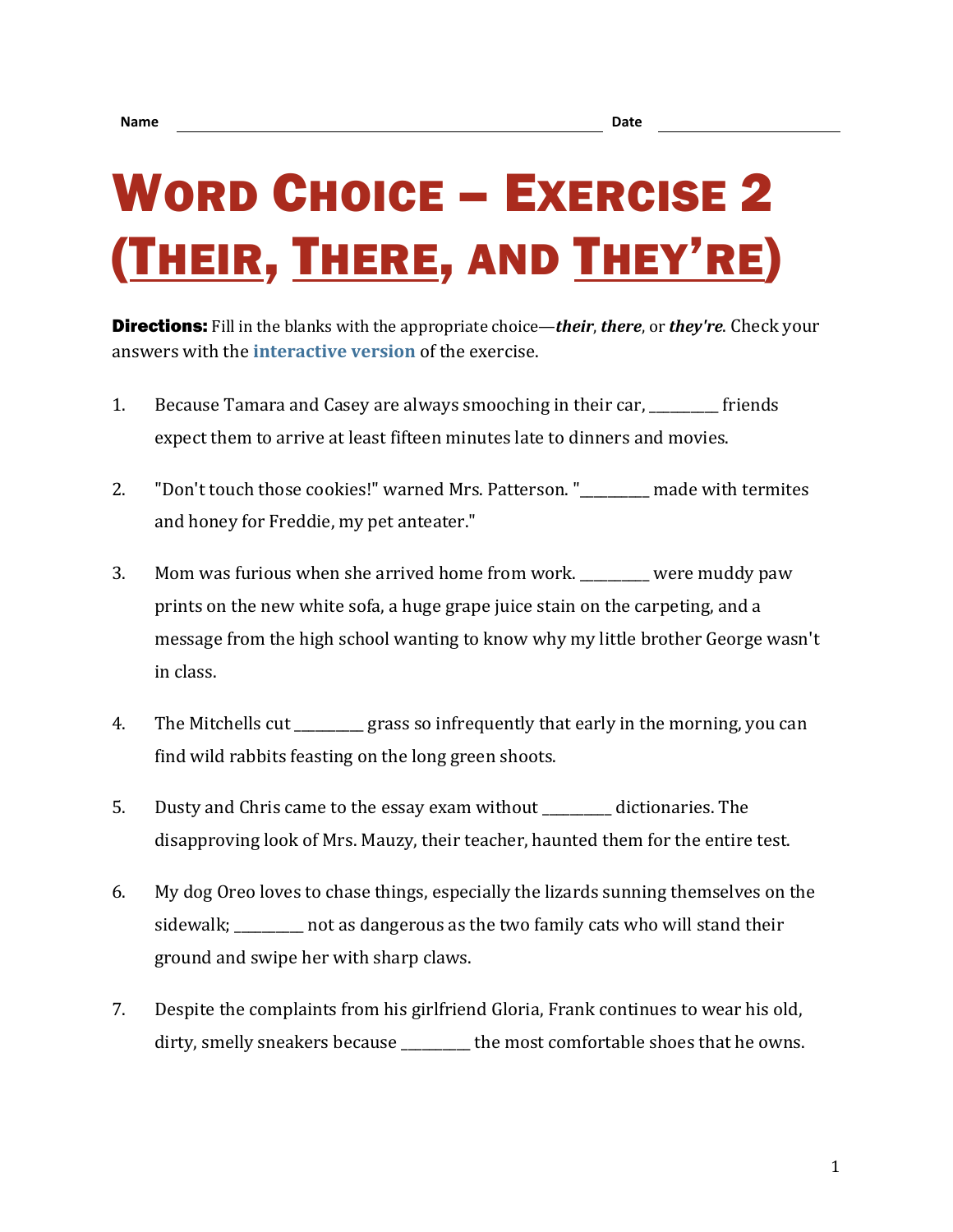- 8. Dallas and Kelly crammed until 4 a.m. for their final exam in accounting; hoping for *A*s on the test to bump their wretched averages up to *C*s.
- 9. I'm starving! Are \_\_\_\_\_\_\_\_\_\_ any more leftover honey-roasted grasshoppers in the fridge?
- 10. Paulette and Judi tried to eat the cafeteria hamburgers, but the brown lettuce, cold meat, and stale buns were making stomachs queasy.
- 11. Because my careless roommate Jennifer is always dripping grape juice, you will find purple spots here and \_\_\_\_\_\_\_\_\_\_ on the carpeting.
- 12. Julia has put her house up for sale because the neighbors are driving her crazy. They play loud music until 2 a.m., after which \_\_\_\_\_\_\_\_\_\_ German shepherd barks for another three hours.
- 13. Both of Clark's grandfathers wear toupees because they don't want to blind any beautiful women with \_\_\_\_\_\_\_\_\_\_ shiny bald heads.
- 14. Derrick's coworkers at Bernie's Burger Emporium never get hungry because \_\_\_\_\_\_\_\_\_\_ always popping onion rings into their mouths when the managers aren't looking.
- 15. The students put \_\_\_\_\_\_\_\_\_\_ heads on the desks and groaned, for Professor Tighe had just assigned another four chapters of *Moby-Dick*, a novel that they all found tedious to read.
- 16. Is \_\_\_\_\_\_\_\_\_\_ a possibility that we can abandon our plans to rake the yard and spend the day at the mall instead?
- 17. "Look over !" shouted Lenny. In the direction he was pointing, we saw a funnel cloud descending from the sky and roaring in our direction.